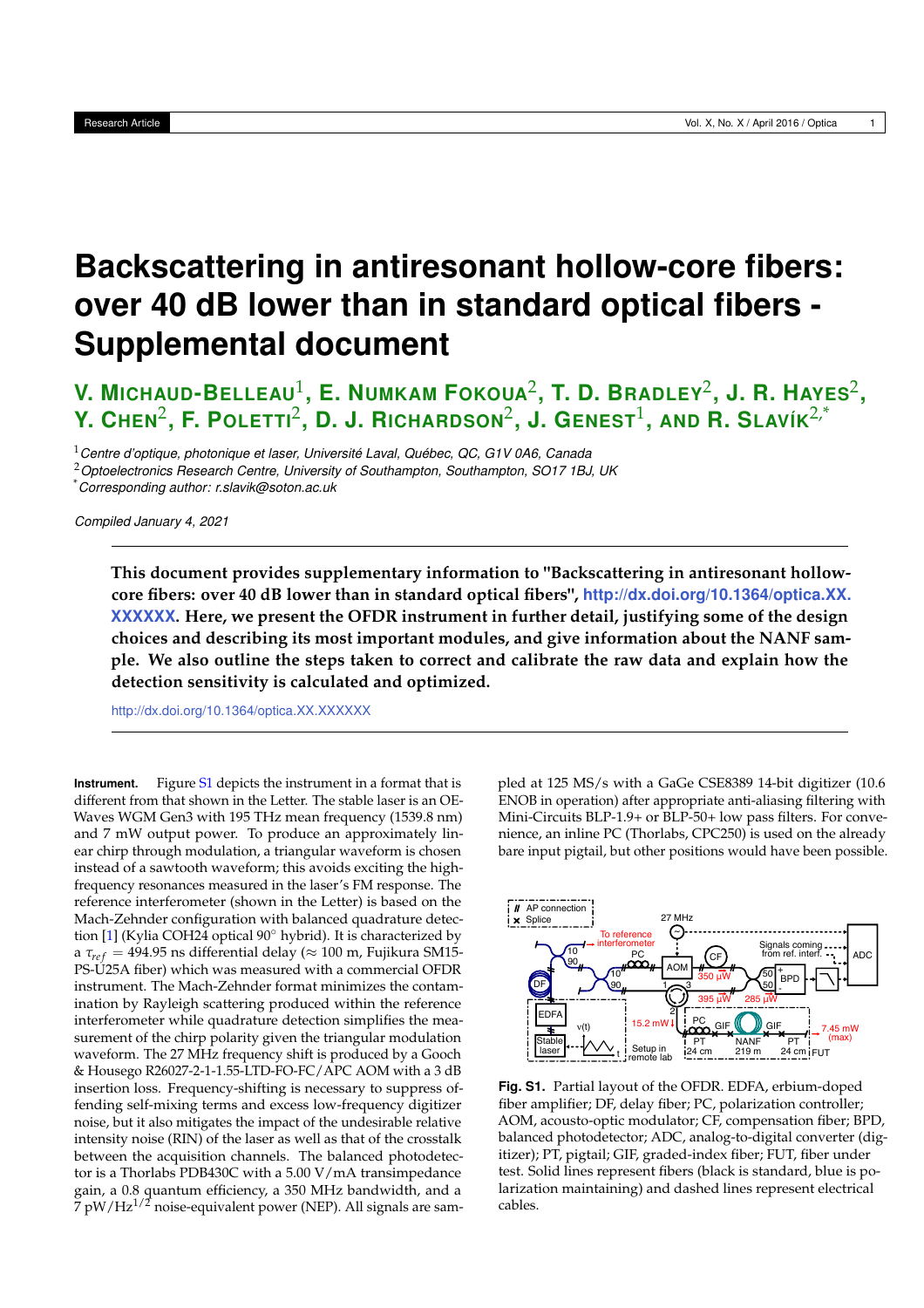

**Fig. S2.** Loss characterization of the NANF (version used for this demonstration). (a) Spectral attenuation of the fiber, measured via cutback from 570 to 10 m. (b) Total transmission loss of the 219-m pigtailed sample, measured using an amplified spontaneous emission source and optical spectrum analyzer.

**NANF sample.** The fiber used in the experiments was fabricated using the same stack, fuse, and two-stage draw process reported in  $[2]$ . It was drawn to a core diameter of approximately 35  $\mu$ m and an average cladding membrane thickness of approximately 550 nm. To measure the NANF's loss, we butt coupled an endlessly single-mode photonic crystal fiber (with a closely matched mode field diameter) to its input and performed a cutback transmission measurement from 570 m to 10 m. Figure S2(a) depicts the measured attenuation between 1400 and 1700 nm, showing 1.2 dB/km near 1550 nm and 1.3 dB/km at the operating wavelength of our OFDR (1539.8 nm). We note that, because of the short cutback length, the loss of the fundamental mode may yet be lower than these measured values. As described in [2], the loss of the fiber has contributions from leakage, microbending, and surface scattering (the loss peaks around 1450 nm are due to water vapor absorption in the air core). Leakage loss is dominant in NANF, but only scattering contributes to the BSC. Therefore, unlike in SMF and HC-PBGF for which scattering loss is typically dominant, the loss in NANF is not directly proportional to the BSC. The total transmission loss of the 219-m pigtailed NANF sample, dominated by loss at the interconnections (see main text), was also measured from 1510 to 1590 nm (Fig. S2(b)).

**Correction and calibration.** For the specific case of a single static reflection occurring within the NANF sample (reflectivity *ρ*, delay *τ* with respect to the signal in the reference arm) and for a single infinite sweep of the laser, the voltage signal produced by the measurement interferometer can be expressed as:

$$
V(t) = V_0 \rho \cos\left[2\pi\gamma\tau t + \theta_{las}(t,\tau) + \theta_{aom}(t) + \theta_0\right] + n(t),
$$
\n(51a)

$$
V_0 = 2G\mathcal{R}k_c\sqrt{k_s P_{fut} P_{LO}},
$$
 (S1b)

where  $\theta_{\text{las}}(t, \tau)$  is the phase error due to a combination of laser phase noise and chirp nonlinearity, both scaling with *τ* (more rigorously, they are filtered by a *τ*-dependent impulse response [3]),  $\theta_{aom}(t)$  is the phase signal introduced by the AOM, a phase ramp with slope 2*π faom* contaminated by phase noise from the driving synthesizer,  $\theta_0$  is a phase offset, and  $n(t)$  is the additive measurement noise. The calibration factor  $k_c$  accounts for excess loss in the 3-dB output coupler as well as for a small attenuation that is voluntary applied to attain an optimal power balance at the photodetector. Similarly, the calibration factor  $k_s$  accounts for the 1.1 dB loss of the circulator (return path from pigtail 2

**Table S1. Parameters used to normalize the photovoltage and compute the shot-noise-limited sensitivity.**

| Parameter        | Description                | Value | Units |
|------------------|----------------------------|-------|-------|
| $\gamma$         | Average chirp rate         | 93.5  | GHz/s |
| G                | Transimpedance gain        | 5.00  | V/mA  |
| R                | Responsivity               | 1.00  | A/W   |
| $k_c$            | Coupler calibration factor | 0.78  |       |
| $k_s$            | Sample calibration factor  | 0.38  |       |
| $P_{fut}$        | Power sent to FUT          | 15.2  | mW    |
| $P_{LO}$         | Power in reference arm     | 350   | μW    |
| $\nu_0$          | Laser frequency            | 195   | THz   |
| $P_{\rm s}$      | Power in sample arm        | 395   | μW    |
| $\eta_q$         | Quantum efficiency         | 0.80  |       |
| $\boldsymbol{n}$ | Group index                | 1.00  |       |

to 3) and for the 1.6 dB loss of the interconnection between the NANF and its input SMF pigtail. Other parameters are defined in Table S1 along with the numerical values used in this work.

To properly estimate the values of *ρ* and *τ* of a single reflection, several corrections are applied in post-processing. First, from an estimate of *θaom*(*t*) obtained through the simultaneous acquisition of the signal driving the AOM, a phase correction is applied on a sampled version of the signal defined in Eq. S1a (also compensating for the delay caused by the acoustic wave propagation in the AOM, measured to be 1.46 µs). This shifts the signal to baseband and removes the phase noise introduced by the synthesizer, but it also adds some noise because the estimation of *θaom*(*t*) is performed with a finite signal-to-noise ratio. Then, a resampling operation is implemented using information extracted from the reference interferometer (Fig. S3). This suppresses the phase error  $\theta_{las}(t, \tau)$ , though the cancellation is only complete for  $\tau = \tau_{ref}$  [3]. Finally, the phase-corrected and resampled signal is normalized by  $V_0$  (Eq.  $S1b$ ); this number is computed from calibration data taken right after the digitization of *V*(*t*) (Eq. S1a).

All those operations yield a signal approaching the ideal form of  $ρ$  cos ( $2πγτt + θ<sub>0</sub>$ ), though in practice it is sampled, corrupted by noise, and only available over a finite duration *T* determined by the sweep bandwidth  $\Delta f$  (*T* =  $\Delta f/\gamma$ ). The tools of spectral analysis can then be deployed to estimate *ρ* and *τ* with the usual trade-off between resolution and dynamic range. The case of a distributed reflection along the fiber (backscattering) is treated in the same way and with the same calibration values, though the spectral analysis is adapted to perform the estimation of a PSD instead of the Fourier series appropriate for discrete reflections. This PSD can then be converted to the desired reflectance density using the conversion factor 2*nγ*/*c* in Hz/m (the same factor is used to convert the frequency axis to a range axis [4]), using the value of *γ* extracted from the reference interferometer data. Barring contamination by discrete reflections or measurement noise, the level of this reflectance density is a property of the fiber and does not depend on the instrument's settings.

Since 200 laser sweeps are recorded when the memory of the digitizer is filled, it is worth stating that the phase correction and the *V*<sup>0</sup> normalization are performed over the full signal while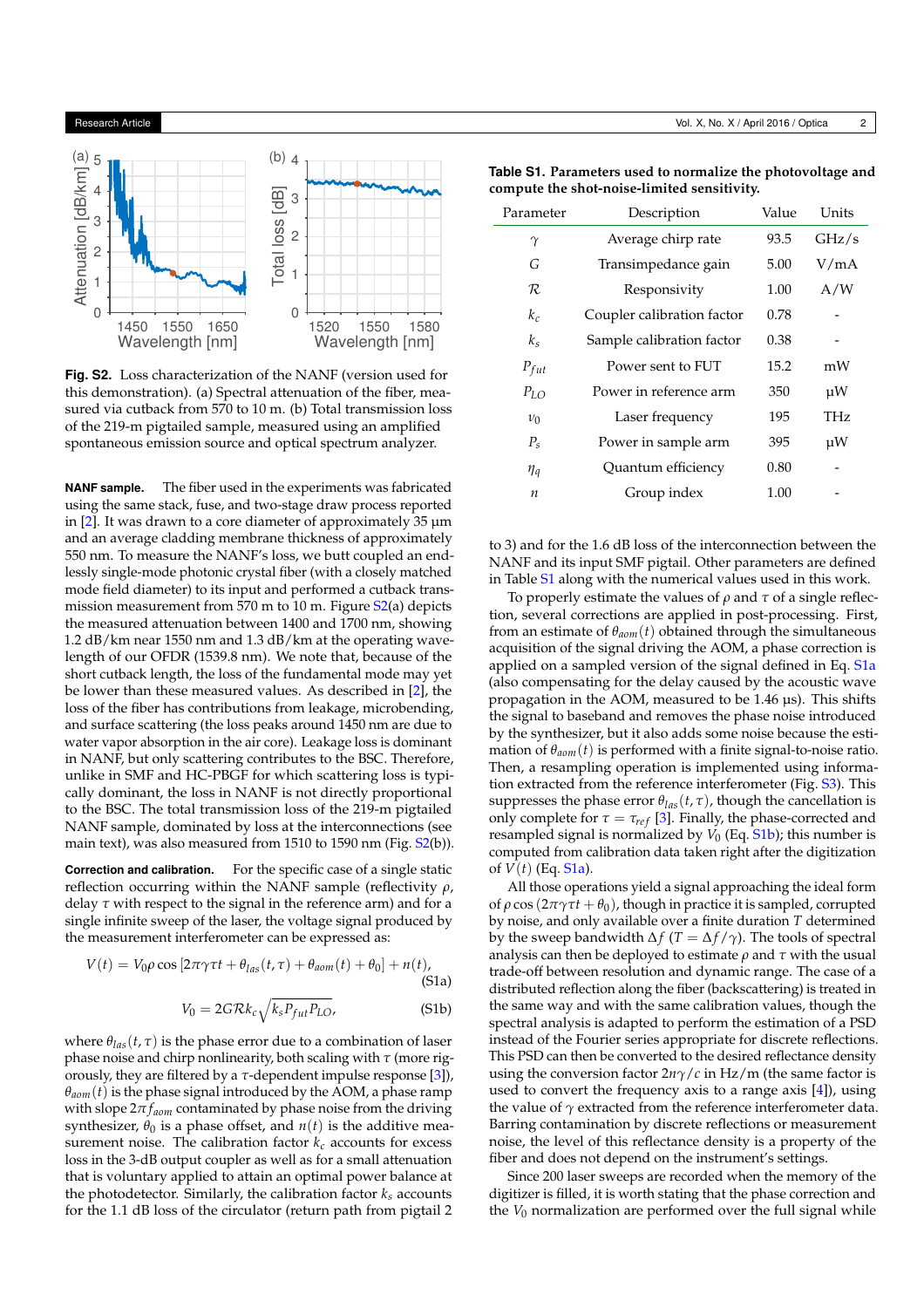

**Fig. S3.** Resampling operation. (a) IQ signal produced by the reference interferometer. The blue curve is the data, the dashed orange curve is the elliptical fit. (b) Frequency signal extracted from the interferometric phase (low-frequency conversion gain  $2πτ<sub>ref</sub>$ ). The dotted black lines delineate the segment kept for spectral analysis. (c) Instantaneous chirp rate. The blue curve is the derivative of the curve in (b), the orange curve is its resampled version. (d) Comparison of the reflectance density obtained with (orange) and without (blue) resampling of the measurement interferometer's signal for a single laser sweep. The dotted black line represents the transform of the Kaiser window ( $\beta$  =12) used for spectral analysis, illustrating that the resampled signal is transform-limited.

the resampling is done sweep by sweep, taking the switching polarity of the chirp into account. After the resampling, temporal averaging and spectral averaging (of PSDs) can be traded as desired since the scattering signal is repeatable from sweep to sweep when it originates from static surface roughness.

**Sensitivity.** The additive measurement noise  $n(t)$  in Eq. S1a is a sum of several zero-mean contributors and can be described through its one-sided PSD,  $S^{(1)}_{n}(f)$ . Since the phase correction and the resampling operation have negligible impact over broadband white noise, and since all the relevant contributors to  $n(t)$ are approximately white around *faom* = 27 MHz, it is appropriate to base the following calculations on the PSD level at this frequency. Considering the normalization by  $V_0$  and the conversion from a frequency density to a spatial density, the measurement noise is described by the following uniform single-sweep sensitivity or noise-equivalent reflectance density (in  $m^{-1}$ ):

$$
R_n = \frac{2S_n^{(1)}(f_{aom})}{V_0^2} \frac{2n\gamma}{c},
$$
 (S2)

where the factor of 2 in the first term accounts for the effect of the cosine in Eq. S1a. For example, the shot noise contribution (in units of  $V^2$ /Hz) can be calculated as [5]:

$$
S_{n,sn}^{(1)}(f_{aom}) = (G\mathcal{R})^2 \frac{2h\nu_0 k_c (P_s + P_{LO})}{\eta_q},
$$
 (S3)

where *Ps* is the power measured in the sample arm when the polarization controllers are adjusted to minimize the contribution of the remote splice at 219 m. From the values found in Table S1, the shot-noise-limited sensitivity can be evaluated to be −133 dB/m. Similarly, a detector-noise-limited sensitivity of −139 dB/m can be computed from the given NEP. Other contributors to the sensitivity include the digitizer noise, laser RIN coupling through the first splice reflection, and noises introduced by the phase correction and resampling operation.

Equation S2 illustrates that the sensitivity can be improved (that the noise floor can be lowered) by decreasing the chirp rate *γ*. This explains why our instrument is operated at a relatively low chirp rate with respect to a typical OFDR. Although it would be possible to further decrease  $\gamma$ , we found that the laser phase noise couples efficiently through the signal that does two roundtrips in the fiber (three reflections at the interconnections, remotelocal-remote, for a total delay  $\tau_3 \approx 2.9$  µs). This signal is roughly 10 dB stronger than the signal coming from the remote splice (one reflection) which is better polarization-cancelled. Considering that the phase noise gain scales with the delay [4], this signifies that the phase noise around the parasitic tone at 438 m is approximately 16 dB stronger than that of the tone around 219 m, and its impact has to be mitigated through adjustment of the chirp rate. We found that  $\gamma \approx 80\text{-}500 \text{ GHz/s}$  was an appropriate range of operation to avoid significant phase noise contamination: from Fig. S4(a), the most quiet spectral range is between 120 kHz and 1.45 MHz, so we impose  $\gamma \tau_3 < 1.45$ MHz to bring the high-frequency tones at a negative range, and *γτ*3/2 > 120 kHz to bring the low-frequency noise beyond the end of the backscattering range (Fig S4(b-c)).

In a similar manner, an inspection of Eq. S3 can justify our choice of input coupling ratio: to operate the photodetector close to saturation, the product  $P_s P_{LO}$  must be kept constant. Given this constraint, the shot noise contribution is minimized when  $P_s = P_{LO}$ , a condition that we have tried to reach first by using a 90:10 input coupler, but also by using a custom-made EDFA to adjust the overall power (this EDFA is installed in another lab to minimize the pick-up of its acoustic noise). Amplification to 20 mW is sufficient with this NANF sample, though this leads to a higher RIN and a penalty in sensitivity compared to the case in which the laser would have sufficient output power [5]. Finally, the fine tuning of the balancing was done by inserting a fixed attenuator at the end of the compensation fiber (not shown in Fig S1). This compensation fiber is used so that the condition  $\tau =$ 0 occurs approximately at the input splice of the FUT, nulling as much of the associated phase noise as possible.

Figure S4(d) shows the reflectance density of a 200-m sample of SMF-28 terminated by angled physical contact (APC) connectors. For this verification measurement, the OFDR instrument was slightly modified: an optical 90◦ hybrid was used instead of the usual AOM. The signal observed between -200 and 0 m is the partially suppressed (by roughly 37 dB) negative copy of the scattering signal between 0 and 200 m, a consequence of the imperfections of the optical hybrid. This constitutes another reason why the AOM was used for the purpose of NANF characterization. The cutoff seen around 650 m, on the other hand, is due to a digital filter which is not apparent in the NANF measurements because of its lower effective index. Weak reflections from the APC connectors are visible at 0 and 200 m, as expected, while the measurement noise floor sits at approximately −125 dB/m (single-sweep sensitivity at  $\gamma = 184$  GHz/s). This is slightly different from the −124 dB/m single-sweep sensitivity measured for NANF at  $\gamma = 184$  GHz/s, a reasonable discrepancy given